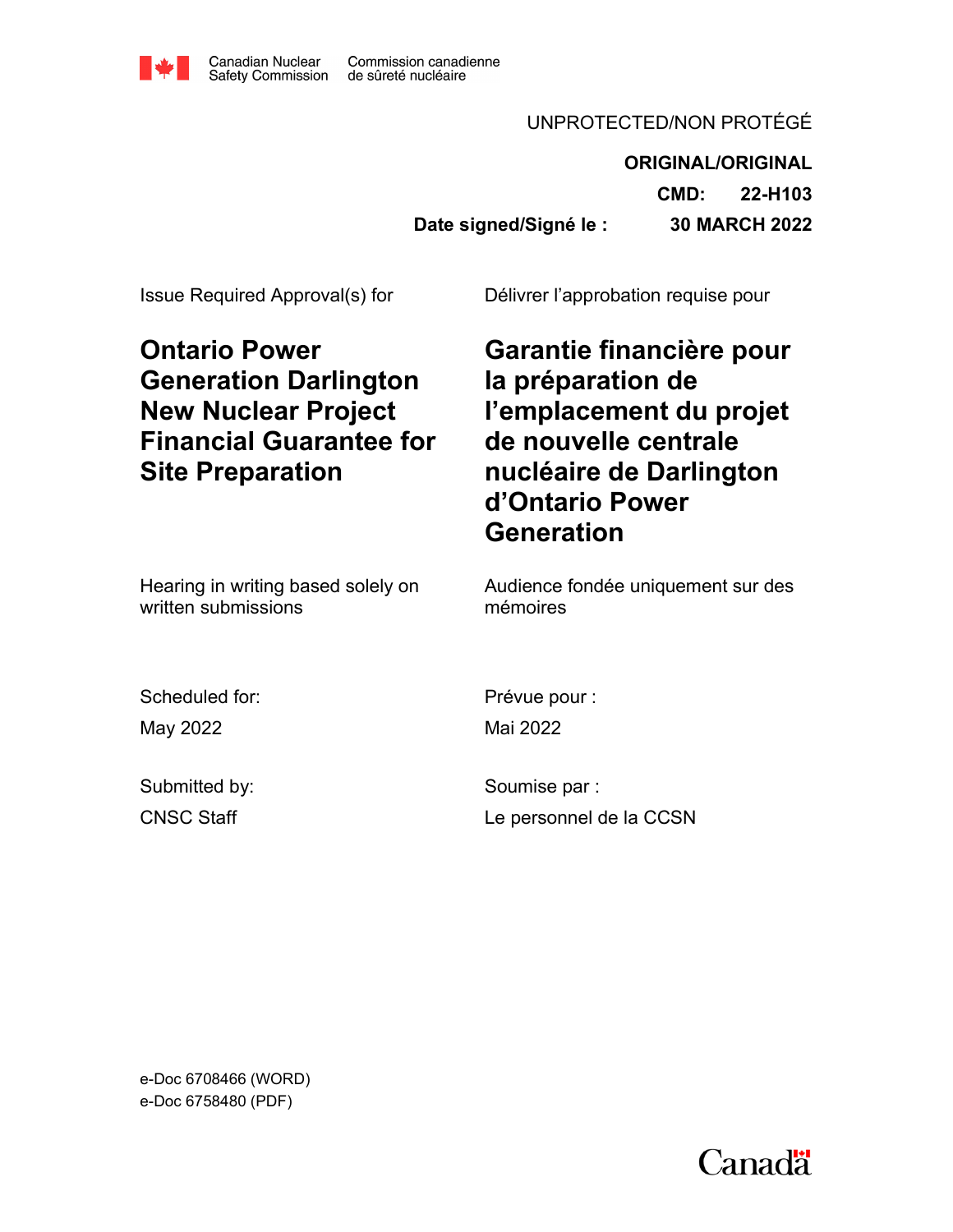### **Summary**

This Commission member document pertains to a request for a decision regarding:

 Revision to the financial guarantee for Ontario Power Generation (OPG) Darlington New Nuclear Project (DNNP) power reactor site preparation licence, PRSL 18.00/2031.

### **Résumé**

Le présent document à l'intention des commissaires porte sur une demande de décision concernant :

• La révision de la garantie financière pour le permis de préparation de l'emplacement d'un réacteur de puissance, PRSL 18.00/2031, visant le projet de nouvelle centrale nucléaire de Darlington (PNCND) d'Ontario Power Generation (OPG).

The following action is requested of the Commission:

■ Accept the proposed revision of OPG's financial guarantee for the DNNP site preparation.

La Commission pourrait considérer prendre la mesure suivante :

Accepter la révision proposée à la garantie financière de OPG pour la préparation du site de PNCND.

The following item is attached:

Current licence PRSL 18.00/2031

La pièce suivante est incluse :

Permis actuel, PRSL 18.00/2031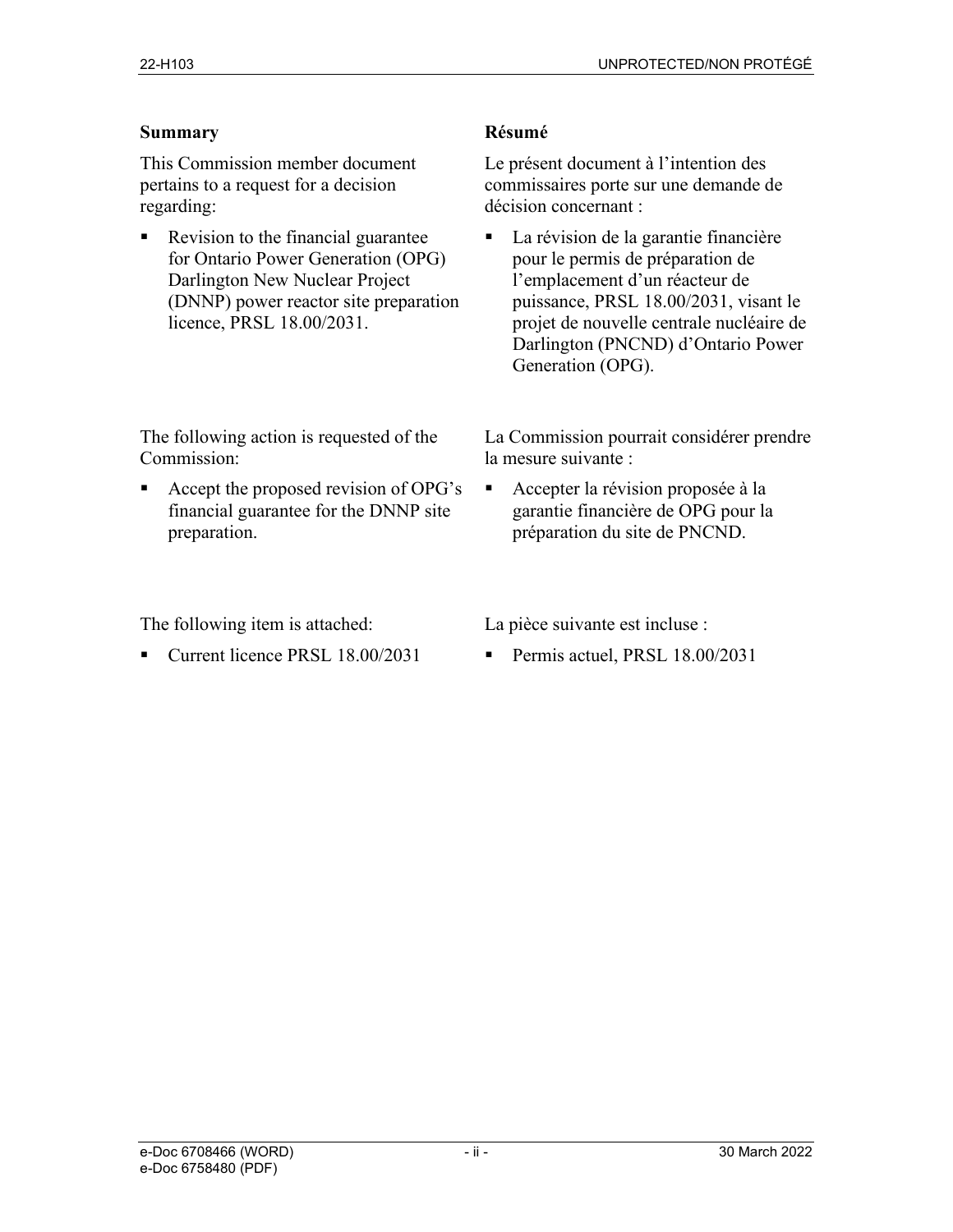### **Signed/signé le**

30 March 2022



Foxit Reader Version: 9.7.1 Digitally signed by Ducros, Caroline DN: C=CA, O=GC, OU=CNSC-CCSN, CN="Ducros, Caroline" Reason: I am approving this document Location: your signing location here Date: 2022-03-30 12:33:21 Foxit Reader Version: 9.7.1

Caroline Ducros

### **Director General**

Directorate of Advanced Reactor Technologies

### **Directrice générale de la**

Direction des technologies avancées des réacteurs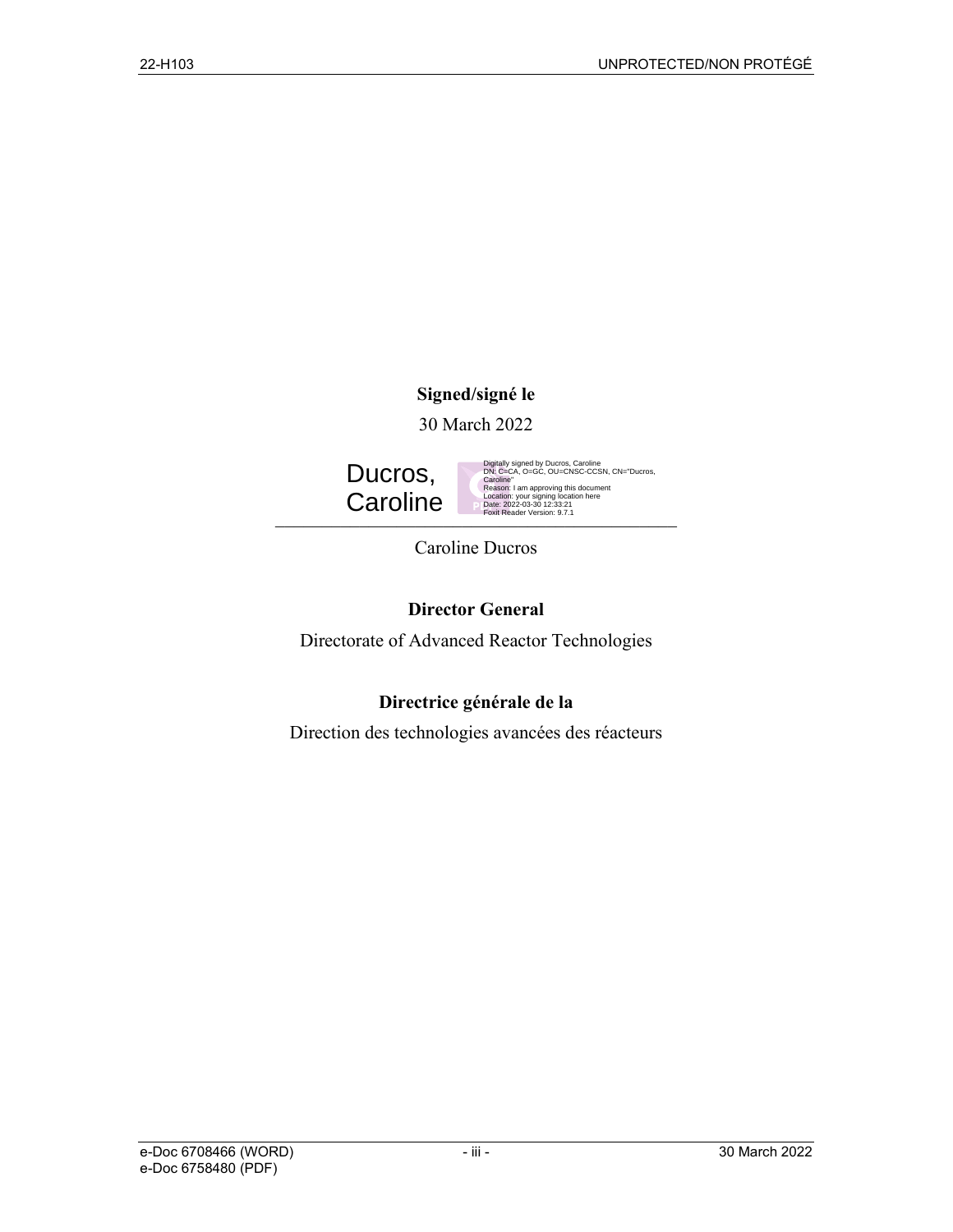This page was intentionally left blank.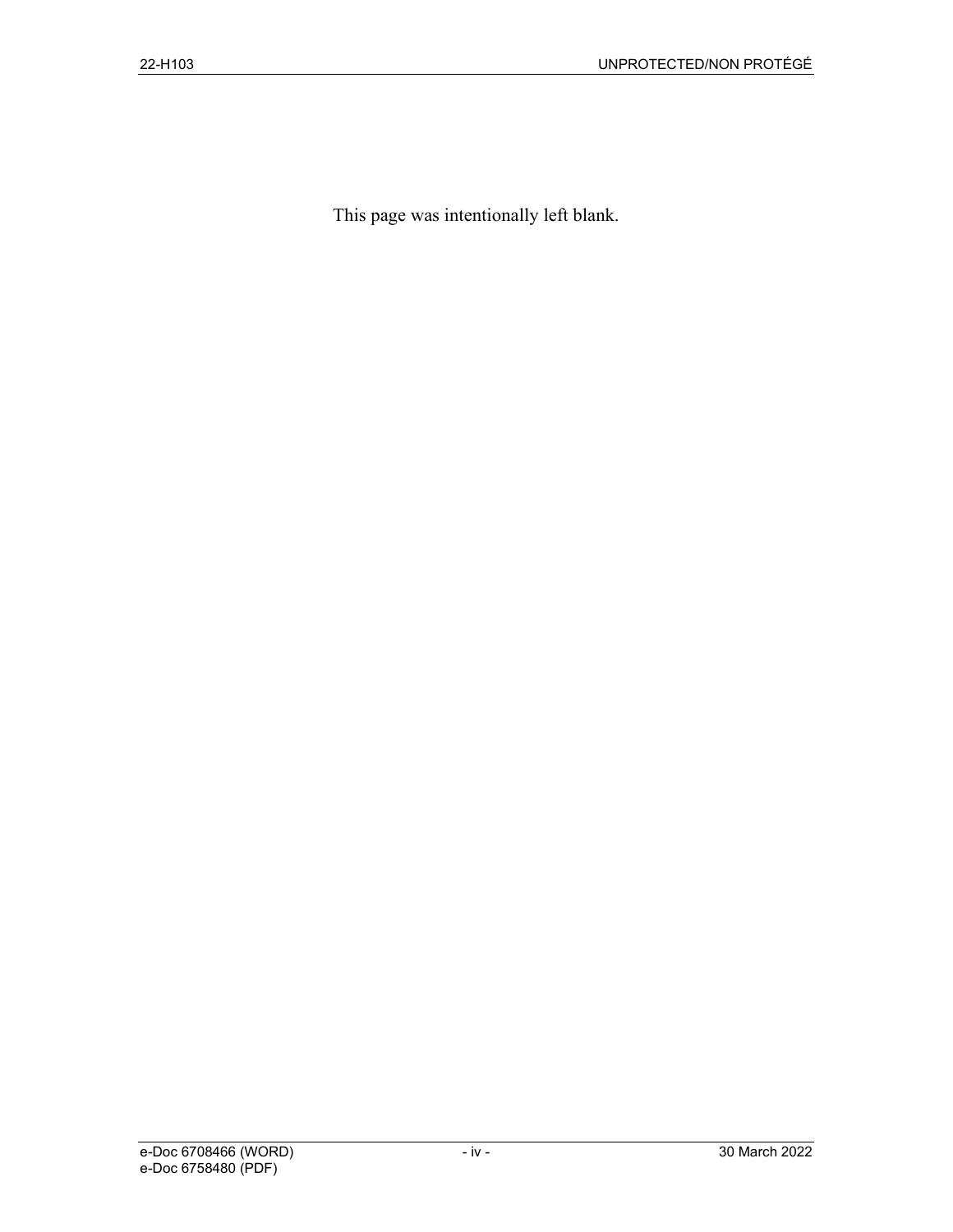# **TABLE OF CONTENTS**

| <b>OVERVIEW.</b>           |     |                                           |  |  |  |  |
|----------------------------|-----|-------------------------------------------|--|--|--|--|
|                            | 11  |                                           |  |  |  |  |
|                            | 1.2 |                                           |  |  |  |  |
|                            | 1.3 |                                           |  |  |  |  |
|                            | 1.4 |                                           |  |  |  |  |
| $\overline{2}$             |     |                                           |  |  |  |  |
|                            | 21  |                                           |  |  |  |  |
|                            | 2.2 |                                           |  |  |  |  |
|                            | 2.3 |                                           |  |  |  |  |
| 3                          |     |                                           |  |  |  |  |
|                            | 3.1 |                                           |  |  |  |  |
|                            | 3.2 |                                           |  |  |  |  |
| 4                          |     | OVERALL CONCLUSIONS AND RECOMMENDATIONS 5 |  |  |  |  |
|                            | 4.1 |                                           |  |  |  |  |
|                            | 4.2 |                                           |  |  |  |  |
|                            |     |                                           |  |  |  |  |
|                            |     |                                           |  |  |  |  |
|                            |     |                                           |  |  |  |  |
|                            | A.1 | .9                                        |  |  |  |  |
|                            | A 2 |                                           |  |  |  |  |
| <b>B. CURRENT LICENCE.</b> |     |                                           |  |  |  |  |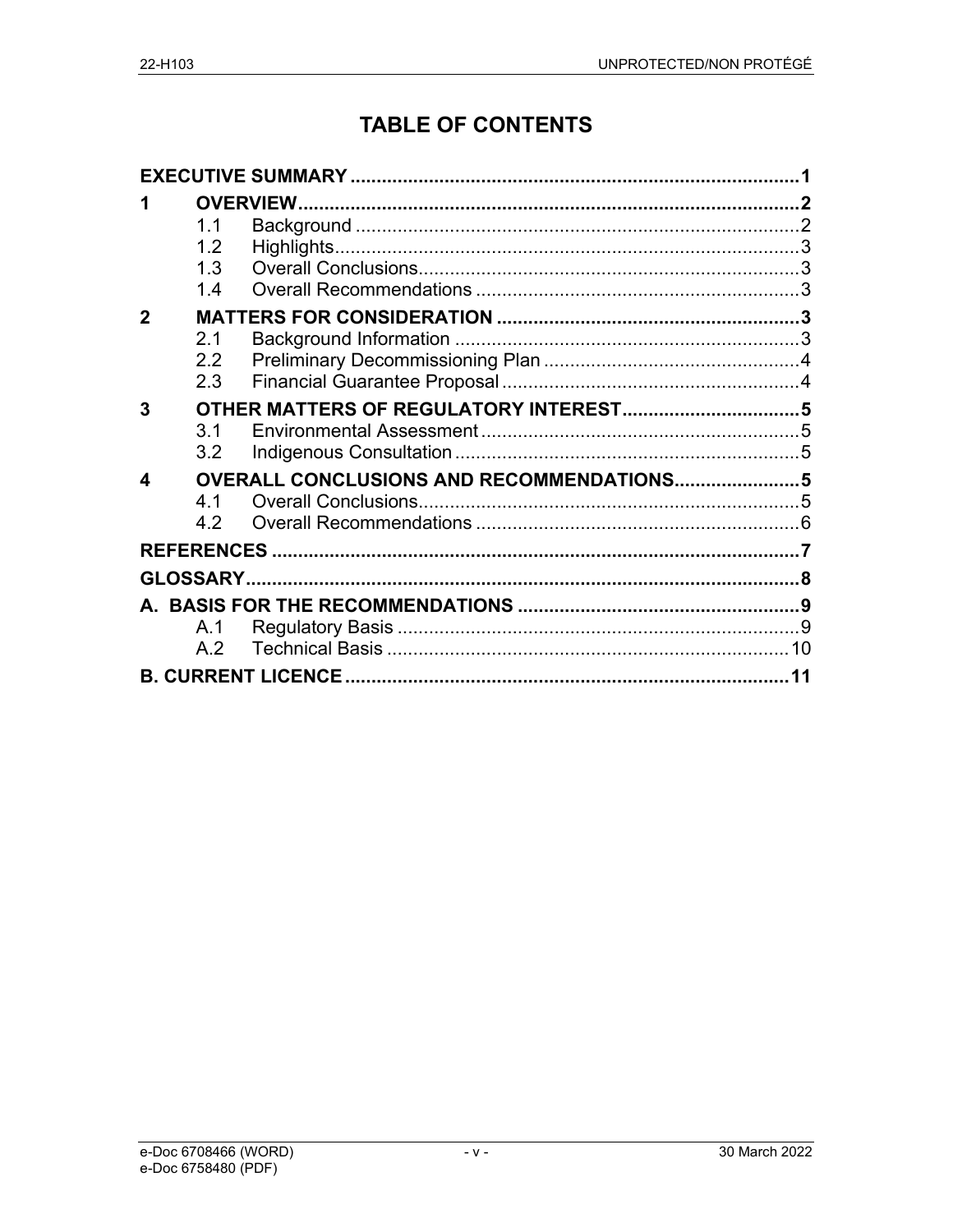This page was intentionally left blank.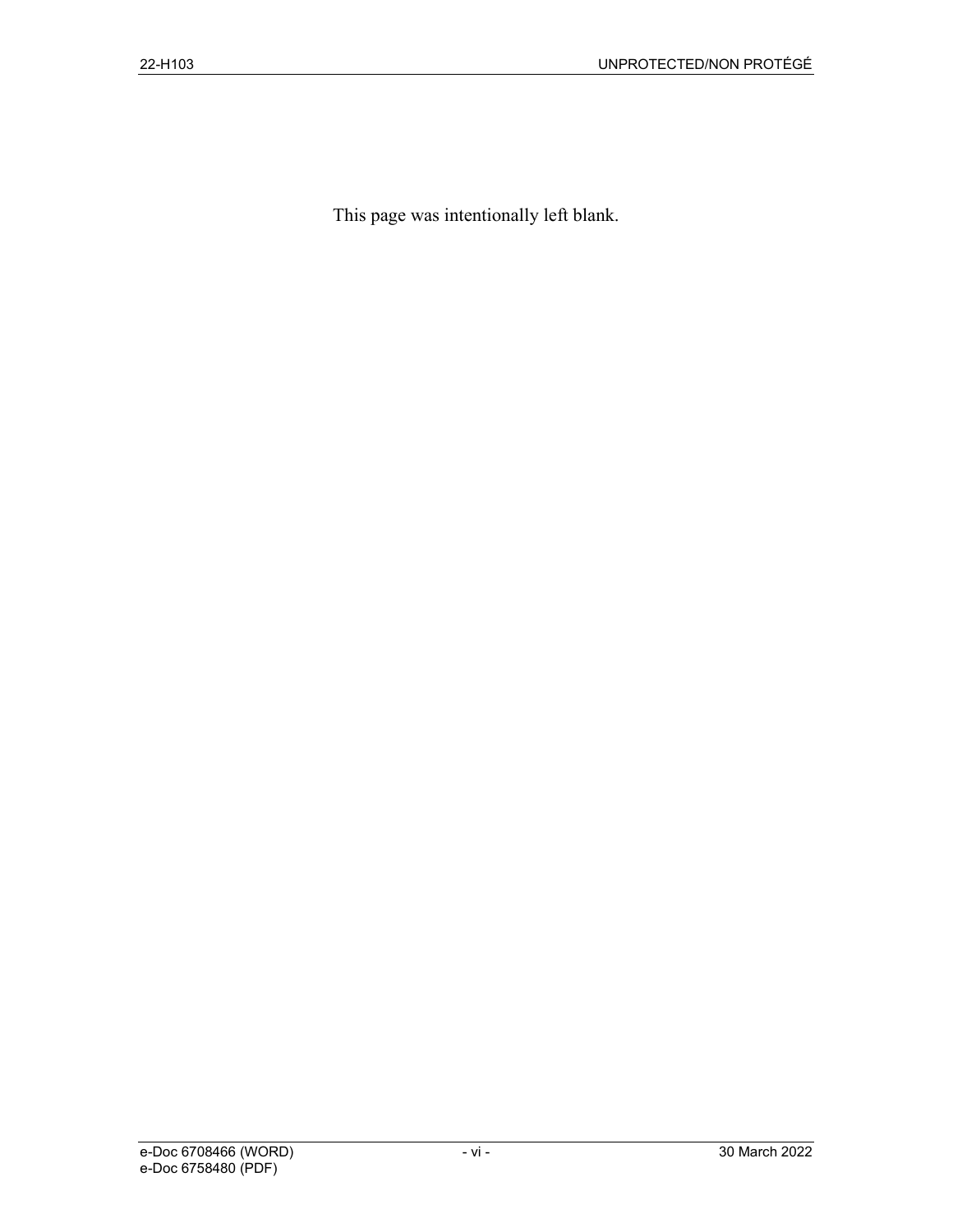## **EXECUTIVE SUMMARY**

In accordance with subsection 24(5) of the *Nuclear Safety and Control Act* (NSCA), a licence may contain a condition that the licensee provide a financial guarantee (FG) in a form that is acceptable to the Commission. Accordingly, licence condition G.5 of the current Canadian Nuclear Safety Commission (CNSC)-issued licence (PRSL 18.00/2031) held by Ontario Power Generation (OPG) for the Darlington New Nuclear Project (DNNP) requires the licensee to maintain an FG acceptable to the Commission. The FG must be reviewed and updated every 5 years, or when there are material changes to the licensee's operational activities.

OPG submitted a revised FG and preliminary decommissioning plan (PDP) for CNSC acceptance in November 2021. OPG estimates the FG to be zero dollars for 2022 and 2023 and C\$451,000 for 2024. The FG requirement for 2024 will be satisfied by a letter of credit prepared by OPG. For the period after 2024, OPG will provide CNSC staff an updated FG assessment in 2024 or as part of its Licence to Construct application, whichever is earlier.

CNSC staff reviewed the revised PDP, cost estimate for decommissioning and the proposed FG. CNSC staff concluded that OPG's submission meets the regulatory criteria of CNSC's Regulatory Guide G-206, *Financial Guarantees for the Decommissioning of Licensed Activities*, and provides an adequate cost estimate for the decommissioning of the DNNP for site preparation activities.

CNSC staff recommend that the Commission accept the revised financial guarantee proposed by OPG.

Referenced documents in this CMD are available to the public upon request, subject to confidentiality considerations.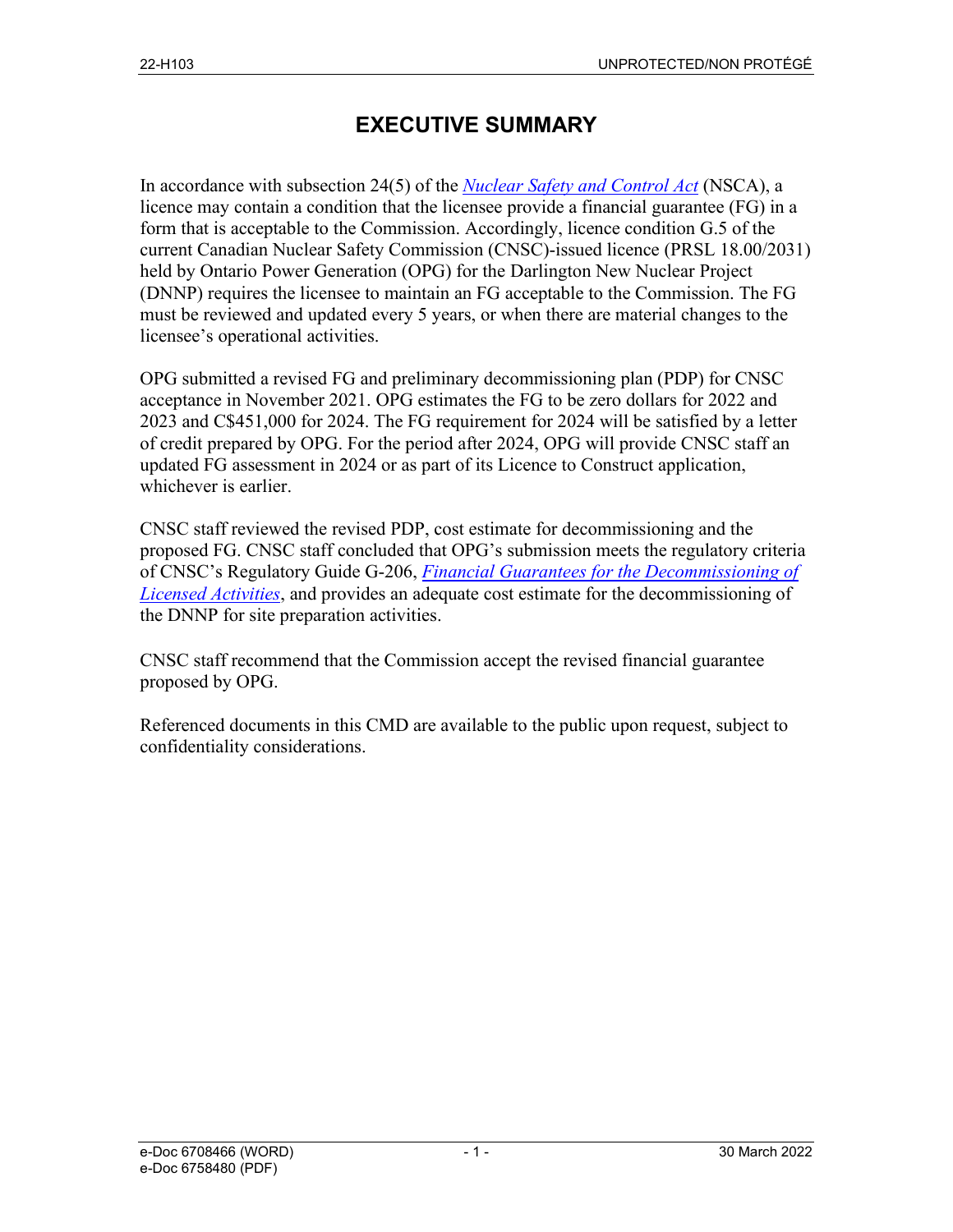## **1 OVERVIEW**

### **1.1 Background**

Ontario Power Generation (OPG) holds a Class 1A power reactor site licence, PRSL 18.00/2031 [1], to prepare the Darlington New Nuclear Project (DNNP) site for the future construction and operation of a new nuclear generating station. The licence was renewed by the Commission in 2021 [2].

The Darlington nuclear site is located on the north shore of Lake Ontario, in the Municipality of Clarington, Ontario, 10 kilometres east of Oshawa and approximately 65 kilometres east of Toronto. The existing site consists of the Darlington Nuclear Generating Station, home to four 881-megawatt Canada Deuterium Uranium (CANDU) reactors, which came into service between 1990 and 1993. The site is also home to a tritium removal facility, which is designed to reduce levels of radioactive tritium from the heavy water used in the moderator and primary cooling circuit.

The portion of the site proposed for preparation of the DNNP is shown in Figure 1. The proposed area is bounded by the site property limits on the east and north boundaries, by Lake Ontario to the south, and by Holt Road to the west.



### **Figure 1: Aerial photo of the Darlington Nuclear Site**

Licence condition G.5 of OPG's power reactor site preparation licence (PRSL) requires OPG to maintain a financial guarantee (FG) for decommissioning that is acceptable to the Commission to ensure that the FG remains valid and in effect, and adequate to fund a preliminary decommissioning plan (PDP). To meet this licence condition, OPG maintains an FG [3] and PDP [4] that includes the expected costs associated with decommissioning the DNNP should the project be terminated during site preparation. OPG's proposed FG for the DNNP site preparation is separate from the OPG consolidated FG for its other nuclear facilities.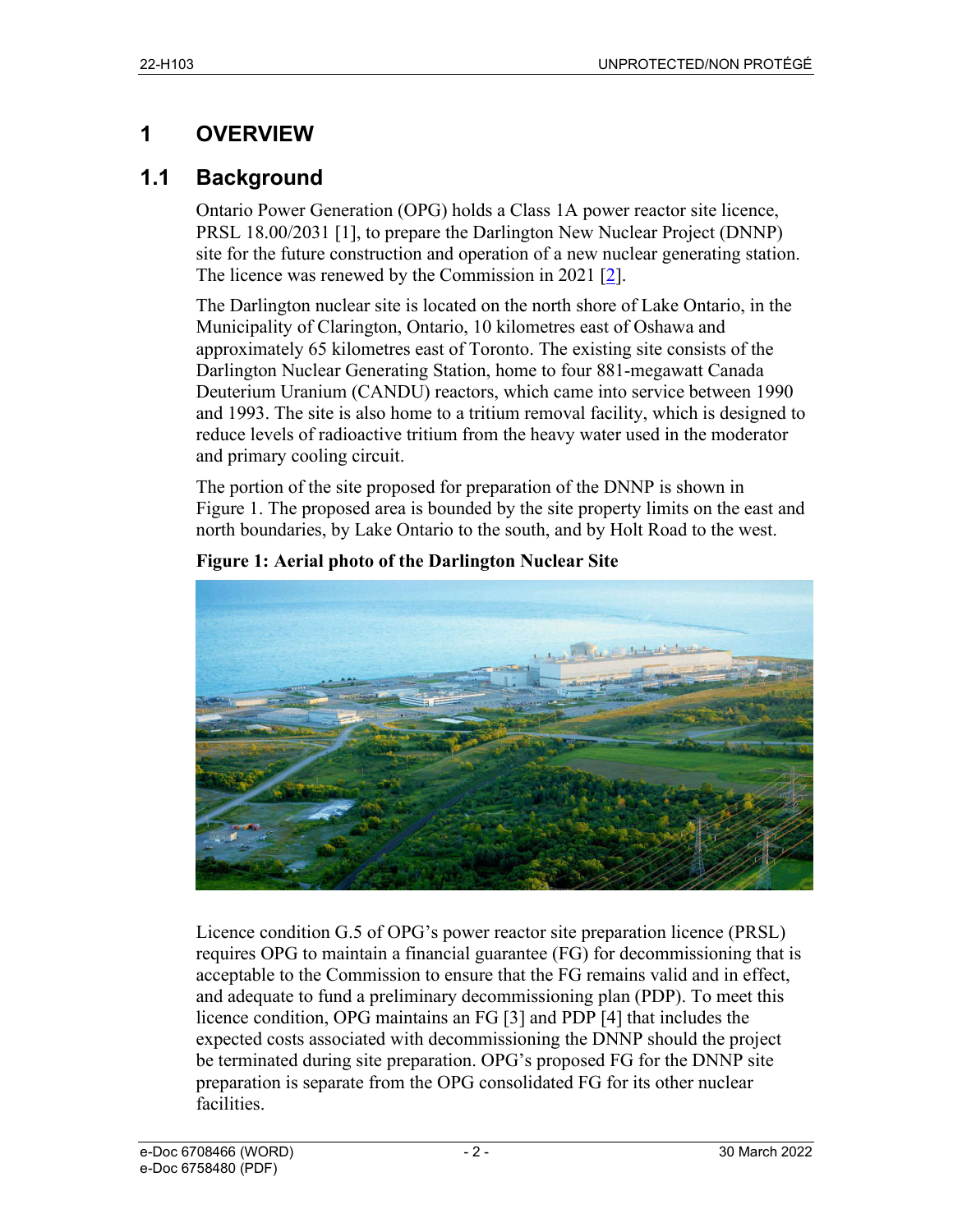## **1.2 Highlights**

- OPG's preferred decommissioning strategy is the "Prompt decommissioning strategy" as outlined in CSA standard N294-09 *Decommissioning of Facilities Containing Nuclear Substances* [5].
- The proposed FG to cover decommissioning costs is zero dollars for 2022 and 2023 and C\$451,000 for 2024.
- The cost estimate takes into consideration replacing topsoil and reseeding; and modifying site access control measures.
- Acceptance of the proposed FG by the Commission does not require an amendment to the terms and conditions set out in OPG's licence (PRSL 18.00/2031).

## **1.3 Overall Conclusions**

Canadian Nuclear Safety Commission (CNSC) staff reviewed the OPG submission and concluded that:

- OPG's revised PDP provides an acceptable strategy and credible cost estimate and is consistent with CNSC Regulatory Guide G-219 *Decommissioning Planning for Licensed Activities* [6] and CSA standard N294-09 *Decommissioning of Facilities Containing Nuclear Substances* [5].
- OPG's proposed FG is acceptable and adequate for the decommissioning of the DNNP for site preparation activities and is consistent with CNSC Regulatory Guide G-206 *Financial Guarantees for the Decommissioning of Licensed Activities* [7].

### **1.4 Overall Recommendations**

CNSC staff recommend:

• That the Commission accept the proposed FG for OPG DNNP site preparation activities.

## **2 MATTERS FOR CONSIDERATION**

## **2.1 Background Information**

In accordance with subsection 24(5) of the *Nuclear Safety and Control Act* (NSCA) [8], a licence may contain a condition that the applicant provide an FG in a form that is acceptable to the Commission.

Accordingly, licence condition G.5 of the current licence (PRSL 18.00/2031) held by OPG for the DNNP requires the licensee to maintain an FG acceptable to the Commission [1]. The CNSC requires that FGs are reviewed and updated every 5 years, or when there are material changes to the licensee's operational activities.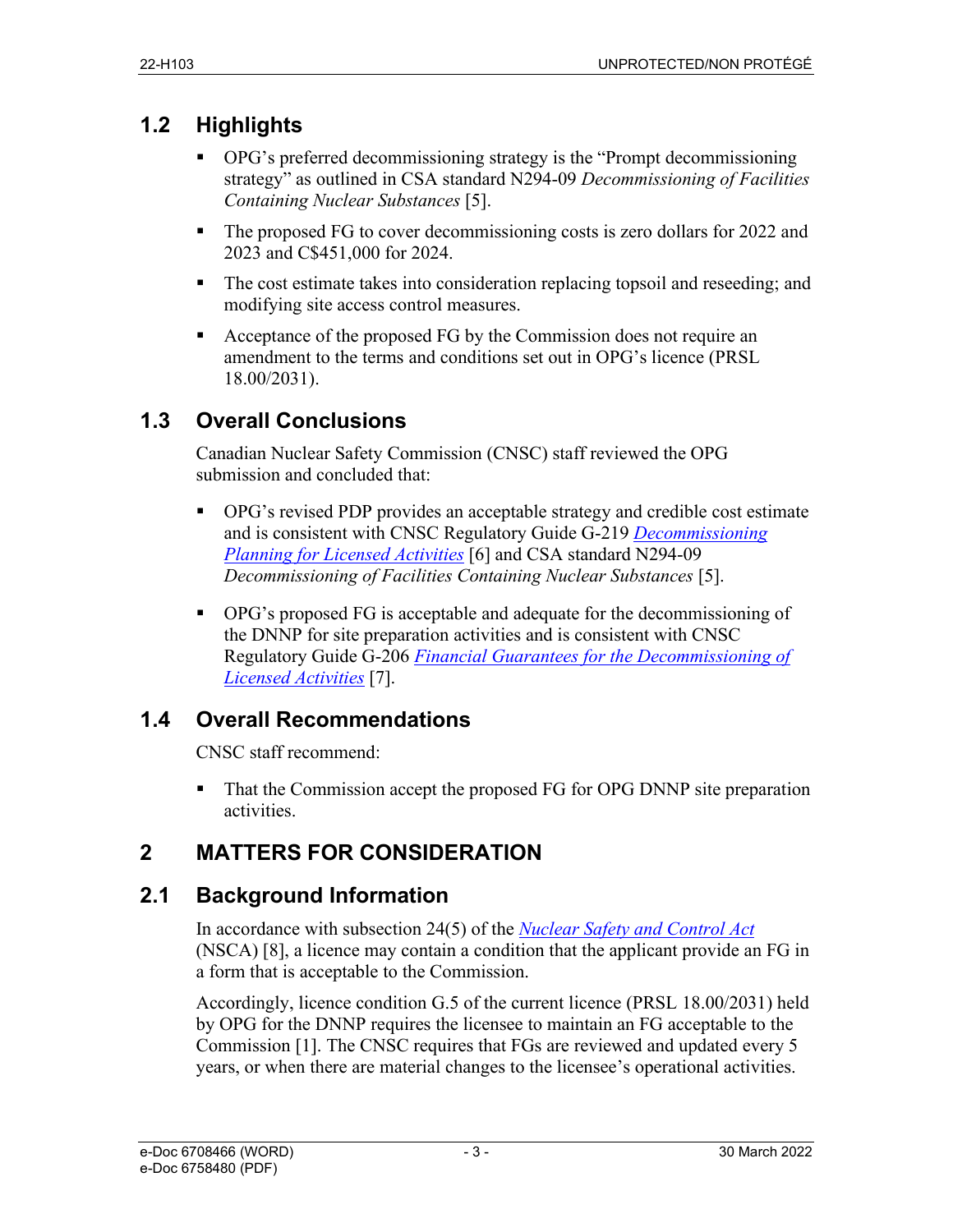Regulatory Guide G-206, *Financial Guarantees for the Decommissioning of Licensed Activities* [7] provides guidance regarding the establishment and maintenance of measures to fund the decommissioning of activities licensed by the CNSC.

OPG currently maintains a zero-dollar FG, as no licenced activities have been permitted to date. OPG was required to re-evaluate both the FG and PDP prior to commencing site preparation work which is anticipated to take place in 2022 [2].

## **2.2 Preliminary Decommissioning Plan**

In November 2021, OPG submitted to the CNSC a revised PDP for the DNNP [4]. This submission of the PDP is pursuant to licence condition 11.2 of the CNSC-issued OPG licence PRSL 18.00/2031 [1].

OPG's preferred decommissioning strategy is the "Prompt decommissioning strategy" as outlined in CSA N294-*09 Decommissioning of Facilities Containing Nuclear Substances* [5]. The site will be safe-stated and restored without any planned delays. The end state after decommissioning and remediation is nonlicensed industrial usage. Upon completion of safe-stating and restoration, OPG will retain ownership of the site with some buildings and infrastructure maintained for supporting the existing Darlington Nuclear Generating Station site or other OPG uses.

The revised PDP includes a basis for the estimated costs for decommissioning associated with the proposed decommissioning strategy at the site preparation stage. OPG proposed the FG to be zero dollars for 2022 and 2023 and C\$451,000 for 2024.

CNSC staff assessed and concluded that the submitted PDP provides an acceptable strategy and credible cost estimation and is consistent with CNSC Regulatory Guide G-219 [6] and CSA standard N294-09 [5].

## **2.3 Financial Guarantee Proposal**

Licence condition G.5 of the OPG licence PRSL 18.00/2031 dictates that OPG shall maintain an FG for decommissioning that is acceptable to the Commission [1]. OPG currently maintains a zero-dollar financial guarantee, as no licensed activities have been conducted to date [2]. During the 2021 licence renewal proceedings [2], CNSC staff noted that prior to the conduct of site preparation activities, OPG's FG must be reviewed and revised [2].

As outlined in OPG's request for acceptance of the cost estimate [3], OPG proposed the FG to be zero dollars for 2022 and 2023 and C\$451,000 for 2024. The increase in the FG cost estimate for 2024 included decommissioning activities such as replacing of topsoil and reseeding; and modifying site access control measures.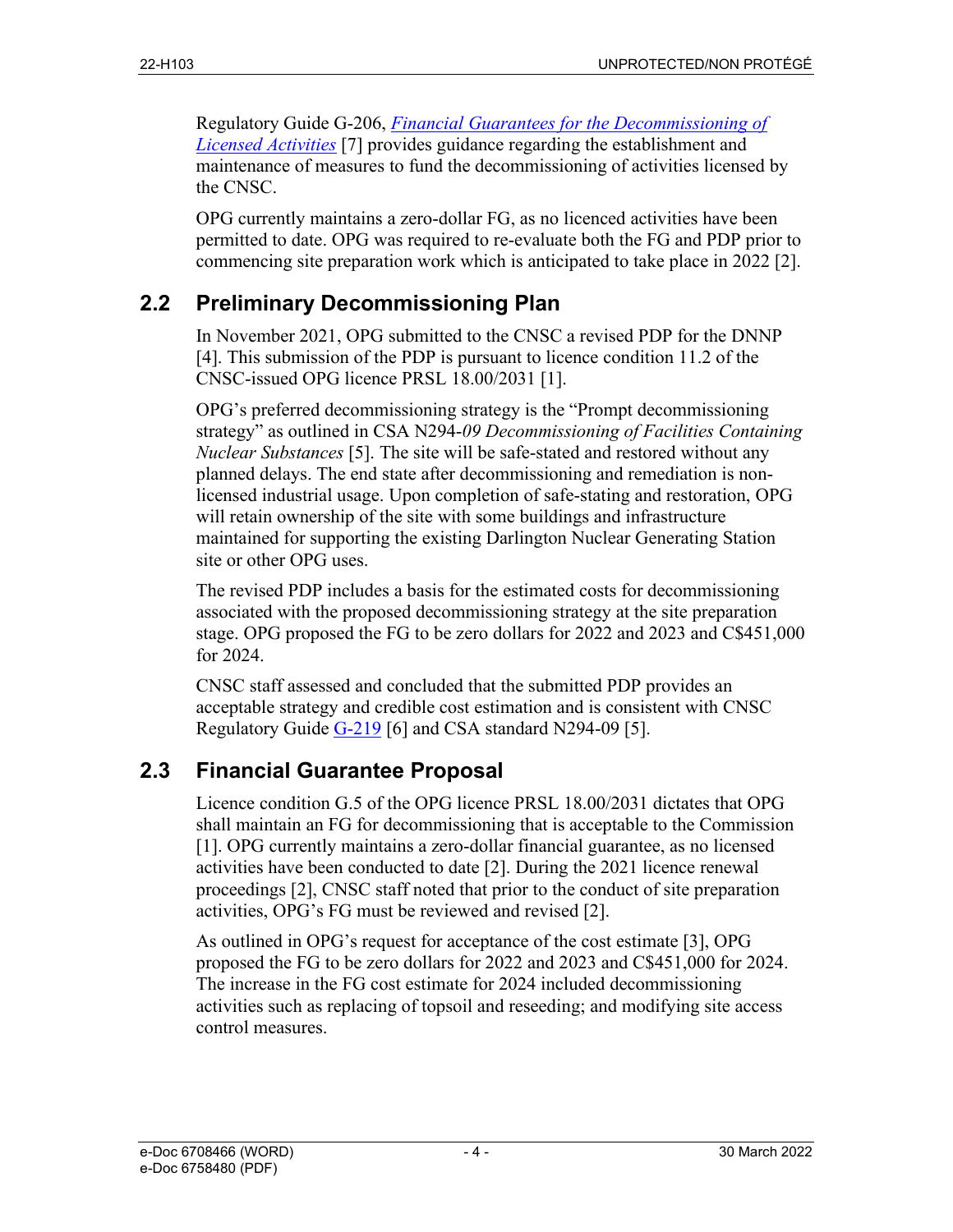OPG proposed the 2024 FG requirement will be satisfied by a letter of credit (LoC) prepared by OPG by year end 2023 [3] and provided a draft LoC for CNSC staff review [9]. Should OPG's work schedule proceed more quickly than expected, OPG will reassess the FG requirement and advance the timing of the final LoC accordingly. For the period post 2024, OPG will provide CNSC staff an updated FG assessment in 2024 or as part of its application for licence to construct, whichever is earlier.

CNSC staff reviewed OPG's proposal to use an LoC as a financial instrument and concluded that OPG's proposed FG is acceptable and adequate for the decommissioning of the DNNP during site preparation and is consistent with CNSC Regulatory Guide G-206 [7].

## **3 OTHER MATTERS OF REGULATORY INTEREST**

### **3.1 Environmental Assessment**

CNSC staff have reviewed the application under the NSCA and concluded that there are no impacts to the environment related to this OPG request.

## **3.2 Indigenous Consultation**

The common law duty to consult with Indigenous Nations and communities applies when the Crown contemplates actions that may adversely affect potential or established Indigenous and/or treaty rights. Based on the information provided in OPG's request, CNSC staff have determined that the request is not likely to cause adverse impacts to Indigenous and/or treaty rights. Therefore, the duty to consult does not arise in relation to the request. Consultation and engagement has taken place in relation to the environmental assessment and licence to prepare site application. Consultation and engagement with identified and interested Indigenous Nations and communities with regards to the DNNP is ongoing and will continue for any additional licence applications by OPG with regards to the DNNP.

## **4 OVERALL CONCLUSIONS AND RECOMMENDATIONS**

## **4.1 Overall Conclusions**

CNSC staff reviewed the OPG submission and have concluded that:

- OPG's revised PDP provides an acceptable strategy and credible cost estimate and is consistent with CNSC Regulatory Guide G-219, *Decommissioning Planning for Licensed Activities* [6] and CSA standard N294-09, *Decommissioning of Facilities Containing Nuclear Substances* [5].
- OPG's proposed FG is acceptable and meets the cost estimation for decommissioning of DNNP for site preparation activities and is consistent with CNSC Regulatory Guide G-206, *Financial Guarantees for the Decommissioning of Licensed Activities* [7].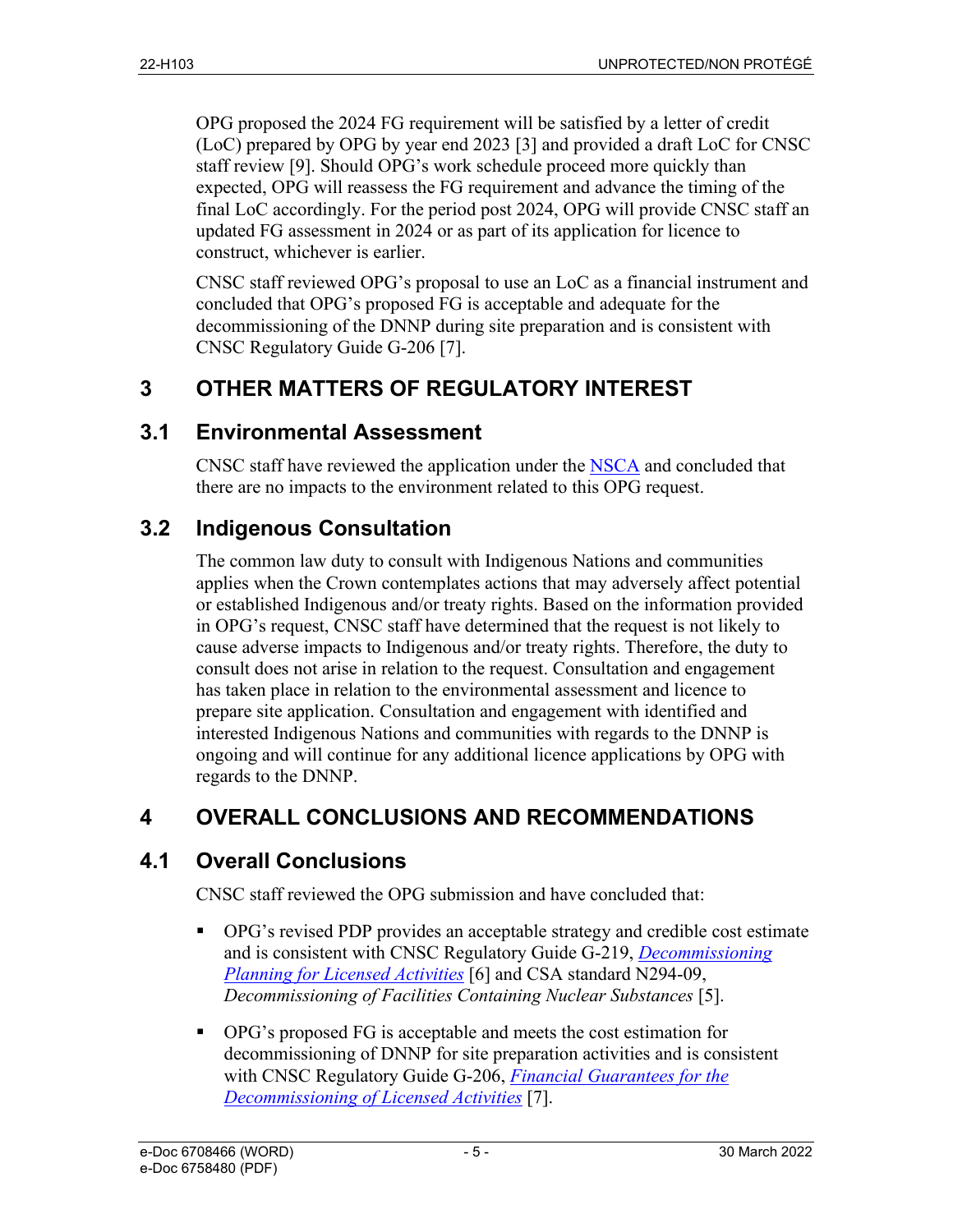## **4.2 Overall Recommendations**

CNSC staff recommend that the Commission accept the proposed financial guarantee for Ontario Power Generation's Darlington New Nuclear Project.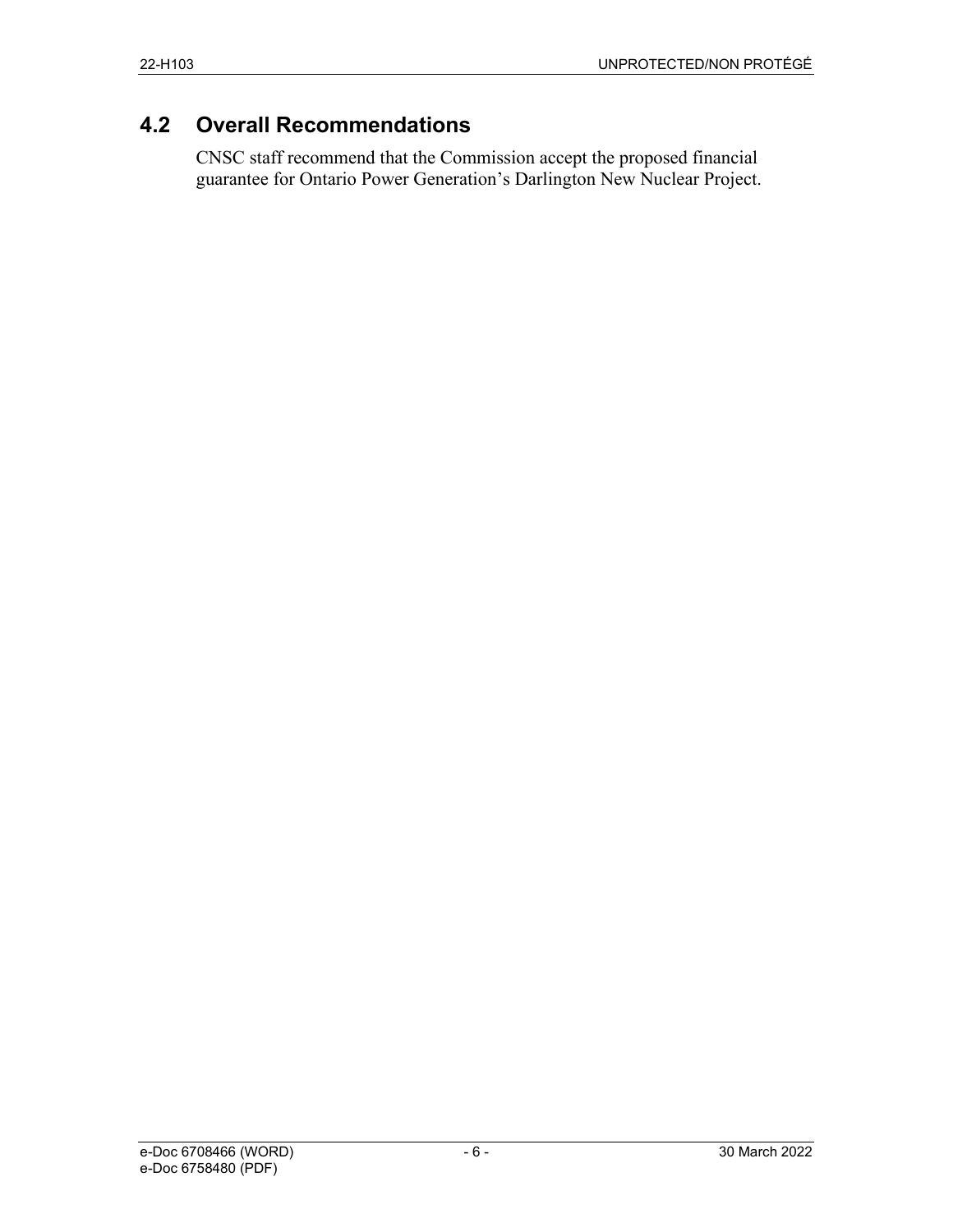## **REFERENCES**

- 1. Ontario Power Generation New Nuclear at Darlington Generating Station Nuclear Power Reactor Site Preparation Licence, PRSL 18.00/2031, October 2021 (e-Doc 6504521).
- *2.* Record of Proceedings, Including Reasons for Decision, DEC 21-H4 *"Application to Renew the Power Reactor Site Preparation Licence for the Darlington New Nuclear Project*" October 12, 2021.
- 3. Submission, *DNNP: Request for Acceptance of OPG's Financial Guarantee for Darlington New Nuclear Project Site Preparation Licensing Conditions*, November 2021 (e-Doc 6679833).
- *4.* Submission, *DNNP: Request for CNSC Acceptance of the Site Preparation Preliminary Decommissioning Plan and Closure of Commitment D-P-13.1*, November 2021 (e-Doc 6689612).
- 5. CSA Group, N294-09, *Decommissioning of Facilities Containing Nuclear Substances,* 2009.
- *6.* Regulatory Guide G-219*, Decommissioning Planning for Licensed Activities*, June 2000.
- 7. Regulatory Guide G-206, *Financial Guarantees for the Decommissioning of Licensed Activities*, June 2000.
- 8. *Nuclear Safety and Control Act*, S.C. 1997.
- 9. Ontario Power Generation New Nuclear at Darlington Generation Station Draft Letter of Credit, February 2022 (e-Doc 6749233).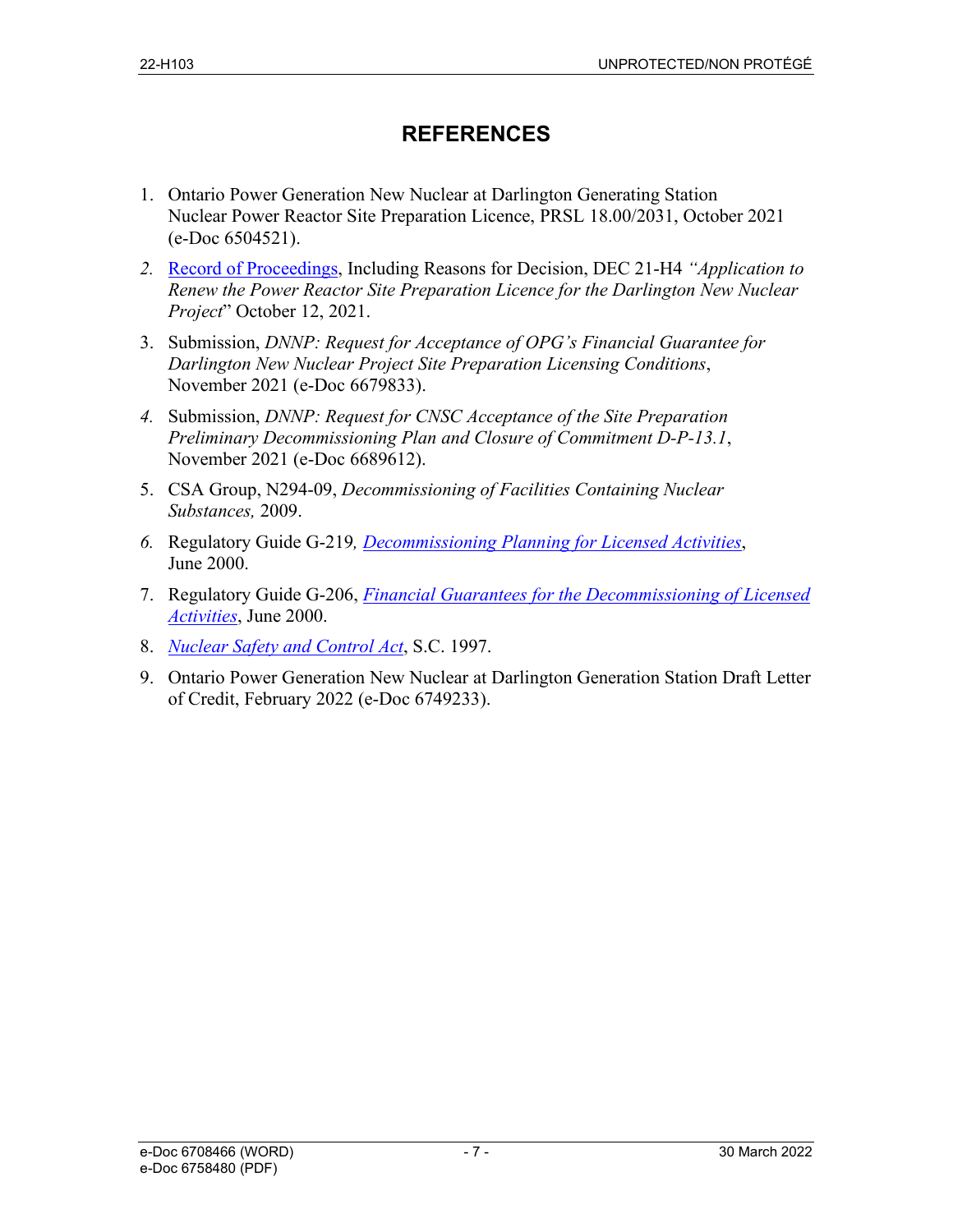## **GLOSSARY**

| <b>CNSC</b> | <b>Canadian Nuclear Safety Commission</b> |
|-------------|-------------------------------------------|
| <b>CMD</b>  | <b>Commission Member Document</b>         |
| <b>DNNP</b> | Darlington New Nuclear Project            |
| FG          | Financial Guarantee                       |
| LoC         | Letter of Credit                          |
| <b>NSCA</b> | <b>Nuclear Safety and Control Act</b>     |
| <b>PDP</b>  | Preliminary Decommissioning Plan          |
| <b>PRSL</b> | Power Reactor Site Preparation Licence    |
| <b>OPG</b>  | Ontario Power Generation Inc.             |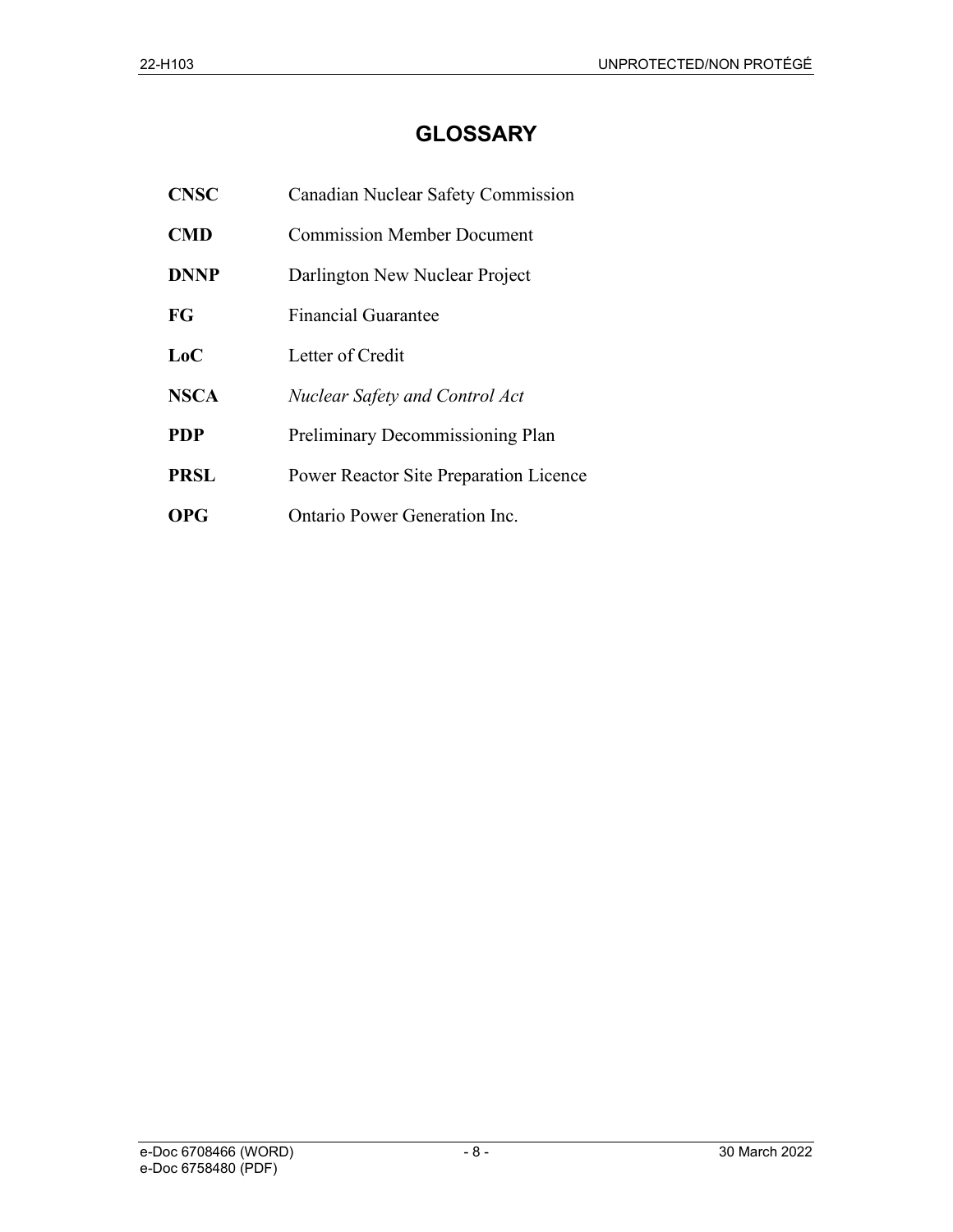## **A. BASIS FOR THE RECOMMENDATIONS**

## **A.1 Regulatory Basis**

The regulatory basis for the recommendations presented in this CMD is as follows:

### *Nuclear Safety and Control Act*

Subsection 24(5) of the *Nuclear Safety and Control Act* provides that a licence may contain any term or condition that the Commission considers necessary for the purposes of the Act, including a condition that the applicant provide a financial guarantee in a form that is acceptable the Commission.

Subsection 24(6) of the *Nuclear Safety and Control Act* provides that the Commission may authorize the application of the proceeds of any financial guarantee referred to in subsection (5) in such manner as it considers appropriate for the purposes of this Act.

Subsection 24(7) of the *Nuclear Safety and Control Act* provides for the means by which a refund may be granted for any funds that have not been spent.

### *General Nuclear Safety and Control Regulations*

The *General Nuclear Safety and Control Regulations* requires under paragraph 3(1)(l) that a licence application contains a description of any proposed financial guarantee relating to the activity to be licensed.

### *Class I Nuclear Facilities Regulations*

Paragraph 3(k) of the *Class I Nuclear Facilities Regulations* requires that an application for a licence in respect of a Class I nuclear facility, other than a licence to abandon, shall contain the proposed plan for the decommissioning of the nuclear facility or of the site.

### *Licence Condition 11.2 of OPG licence PRSL 18.00/2031*

The licensee shall implement and maintain a decommissioning plan.

### *Licence condition G.5 of OPG licence PRSL 18.00/2031*

The licensee shall maintain a financial guarantee for decommissioning that is acceptable to the Commission.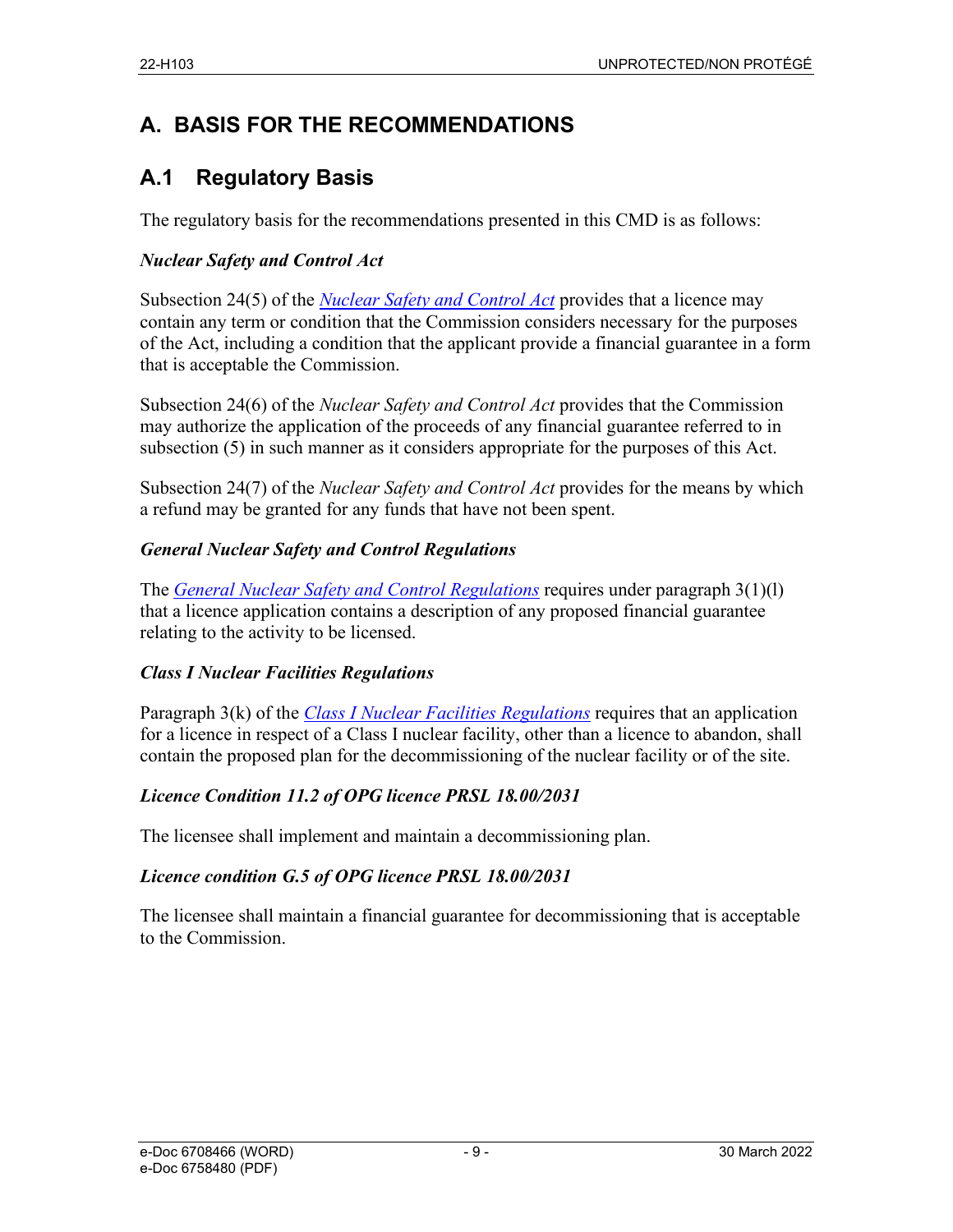## **A.2 Technical Basis**

The technical basis for the recommendation presented in this CMD is compared against the following:

- CNSC Regulatory Guide G-206, *Financial Guarantees for the Decommissioning of Licensed Activities*
- CNSC Regulatory Guide G-219, *Decommissioning Planning for Licensed Activities*
- CSA Standard N294-09, *Decommissioning of Facilities Containing Nuclear Substances*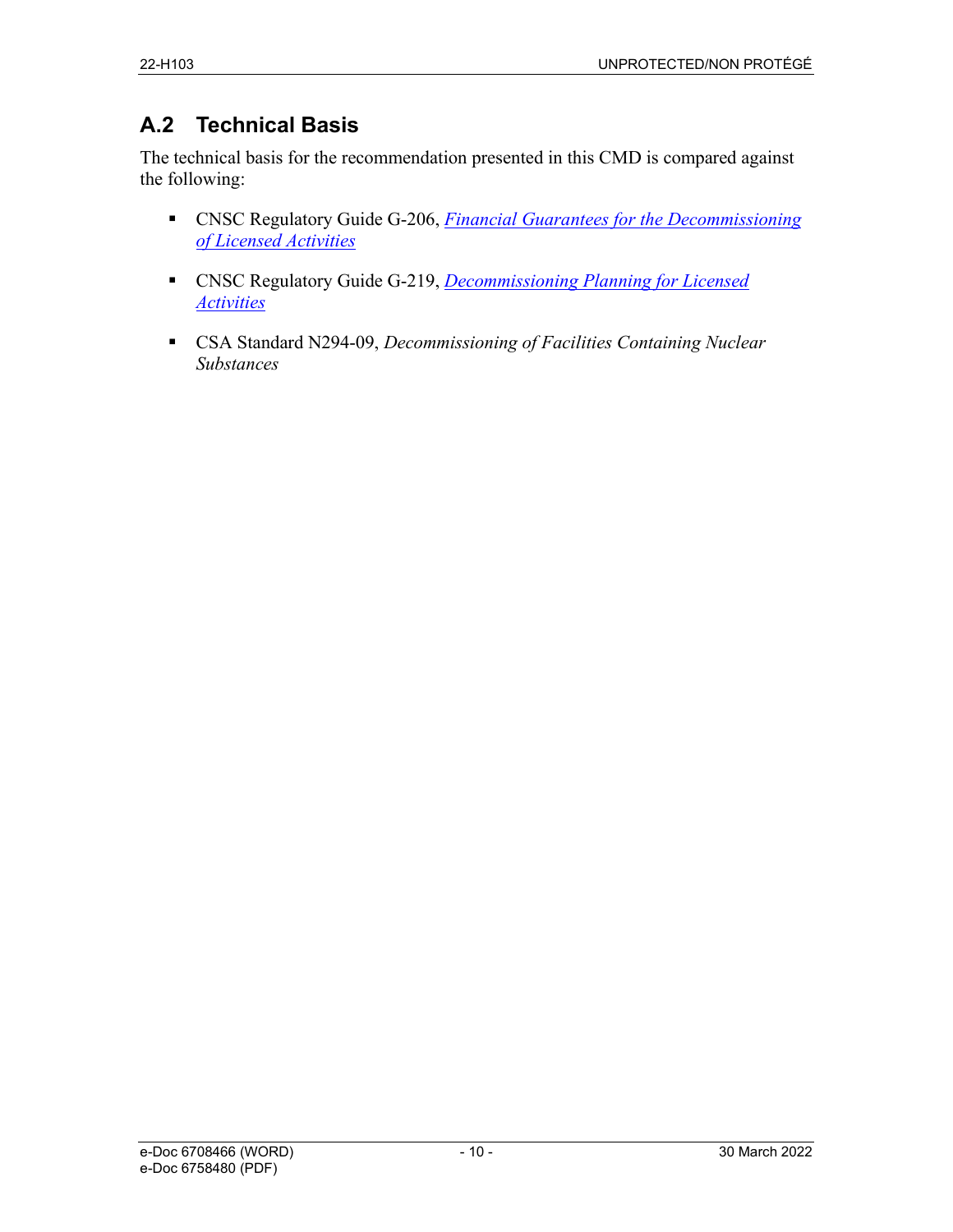## **B. CURRENT LICENCE**

e-Doc 6416340 (WORD) e-Doc 6504521 (PDF)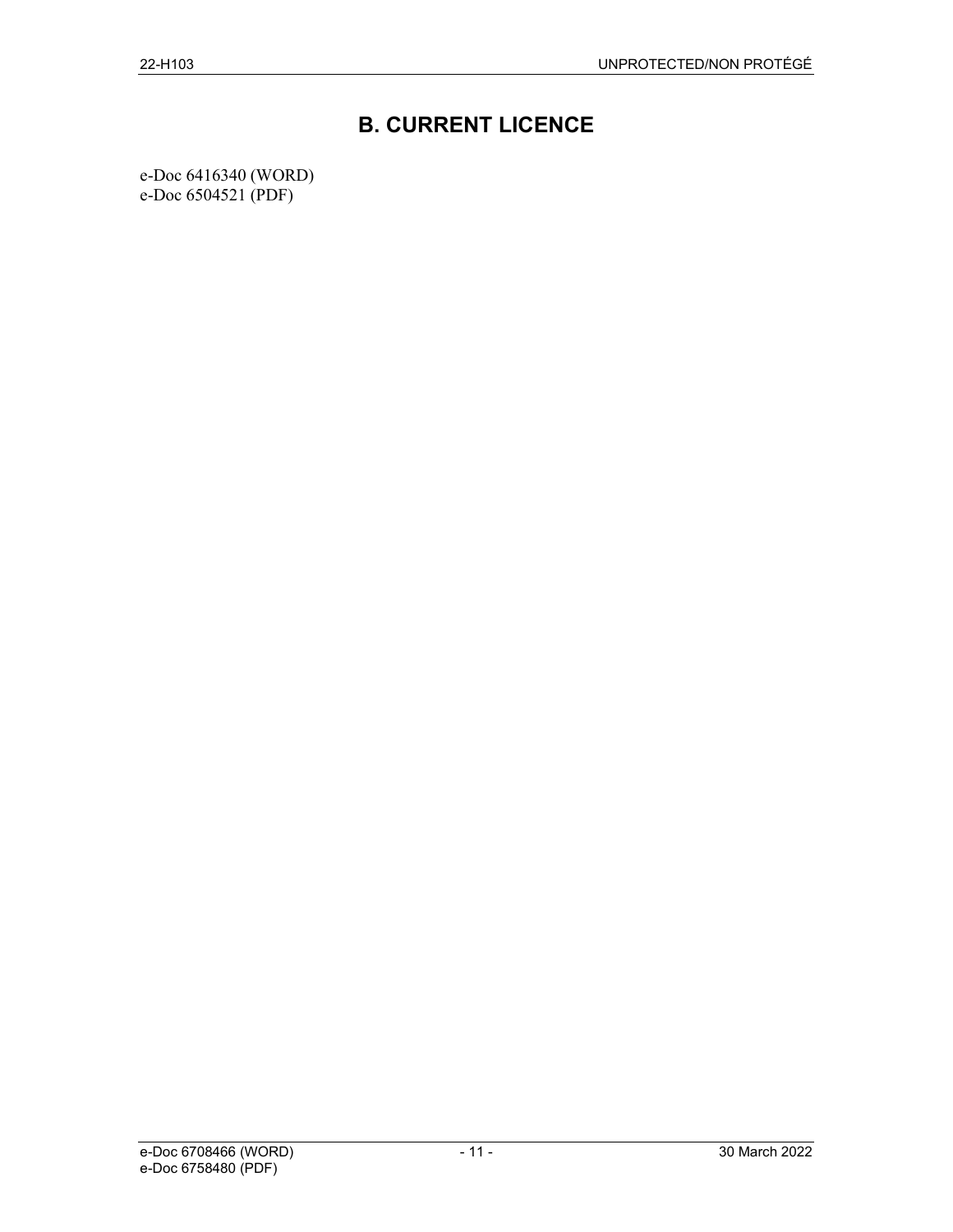

**Example 3**Canadian Nuclear Commission canadienne Safety Commission de sûreté nucléaire

PDF Ref.: e-Doc 6504521 Word Ref.: e-Doc 6416340 File: 2.01

### **NUCLEAR POWER REACTOR SITE PREPARATION LICENCE**

### **OPG NEW NUCLEAR AT DARLINGTON GENERATING STATION**

| I)           | <b>LICENCE NUMBER:</b> | <b>PRSL 18.00/2031</b>                                                                            | (Effective Date: October 12, 2021)                               |  |
|--------------|------------------------|---------------------------------------------------------------------------------------------------|------------------------------------------------------------------|--|
| $\mathbf{I}$ | LICENSEE:              | Pursuant to section 24 of the <i>Nuclear Safety and Control Act</i> this<br>licence is issued to: |                                                                  |  |
|              |                        | <b>Ontario Power Generation Inc.</b><br><b>700 University Avenue</b><br>Toronto, Ontario M5G 1X6  |                                                                  |  |
| III)         | <b>LICENCE PERIOD:</b> |                                                                                                   | This licence is valid from October 12, 2021 to October 11, 2031, |  |

unless suspended, amended, revoked or replaced.

#### **IV) LICENSED ACTIVITIES:**

This licence authorizes the licensee to:

- (i) Prepare the Darlington Nuclear site, further described in OPG New Nuclear at Darlington Survey Drawings, NK054-DRAW-01210-00007 and NK054-DRAW-01210-00008, for the future construction and operation of a new nuclear generating station (hereinafter "the nuclear facility") located in the Township of Darlington, in the Municipality of Clarington, in the Regional Municipality of Durham, in the Province of Ontario. Site preparation activities include:
	- a) construction of site access control measures;
	- b) clearing and grubbing of vegetation;
	- c) excavation and grading of the site to a finished elevation of approximately  $+78$  masl (metres above sea level);
	- d) installation of services and utilities (domestic water, fire water, sewage, electrical, communications, natural gas) to service the future nuclear facility;
	- e) construction of administrative and support buildings inside the future protected area;
	- f) construction of environmental monitoring and mitigation systems; and,
	- g) construction of flood protection and erosion control measures.
- (ii) Possess and use prescribed information that is required for, associated with, or arise from the activities described in (i).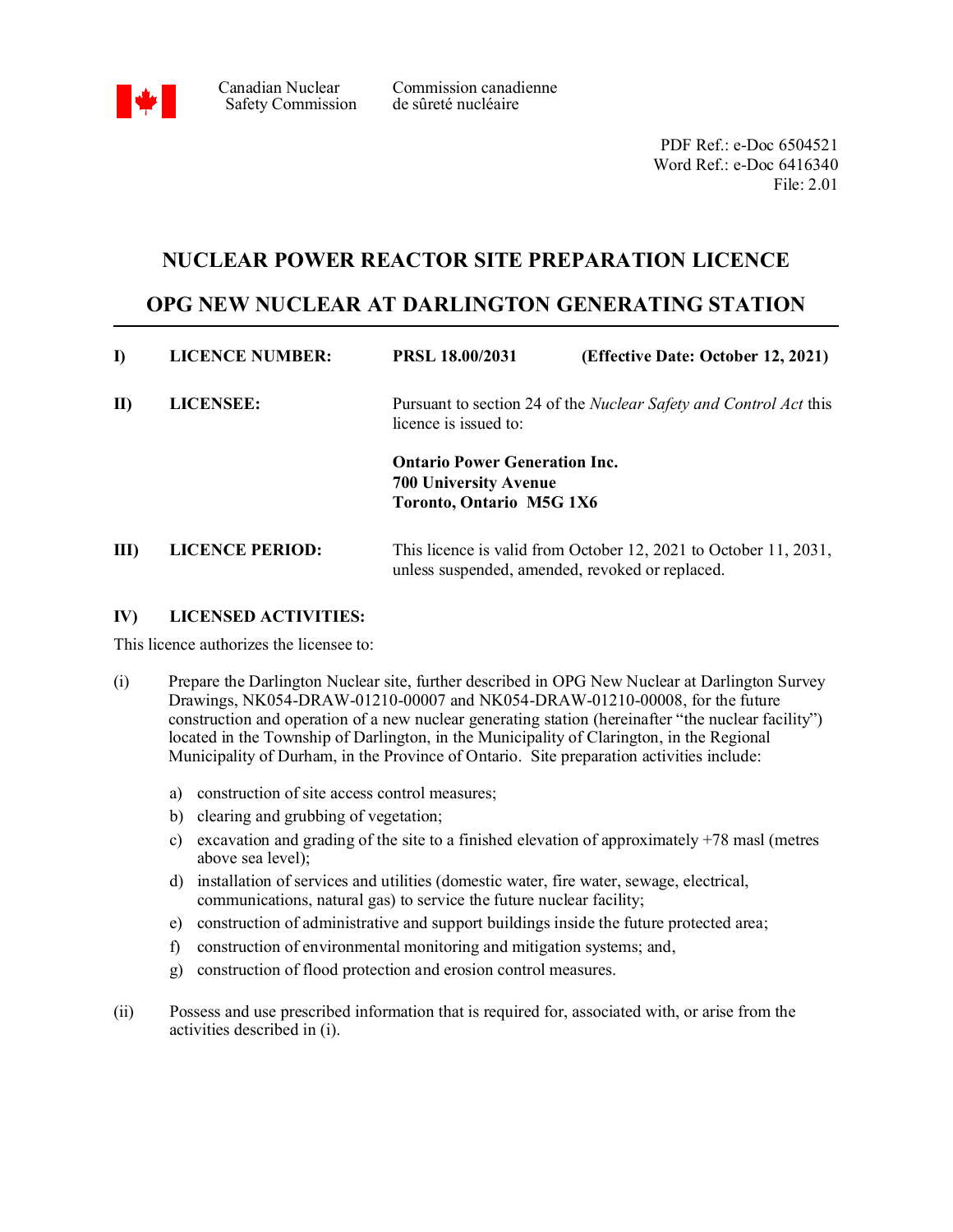#### **V) EXPLANATORY NOTES:**

- (i) Nothing in this licence shall be construed to authorize non-compliance with any other applicable legal obligation or restriction.
- (ii) Unless otherwise provided for in this licence, words and expressions used in this licence have the same meaning as in the *Nuclear Safety and Control Act* and associated Regulations.
- (iii) The "OPG DARLINGTON NEW NUCLEAR PROJECT (DNNP) POWER REACTOR SITE LICENCE (PRSL) Licence Conditions Handbook (LCH)" provides compliance verification criteria including the Canadian standards and regulatory documents used to verify compliance with the conditions in the licence. The LCH also provides information regarding delegation of authority, applicable versions of documents and non-mandatory recommendations and guidance on how to achieve compliance.

### **VI) CONDITIONS:**

### G. **General**

- G.1 The licensee shall conduct the activities described in Part IV of this licence in accordance with the licensing basis, defined as:
	- (i) the regulatory requirements set out in the applicable laws and regulations;
	- (ii) the conditions and safety and control measures described in the facility's or activity's licence and the documents directly referenced in that licence; and,
	- (iii) the safety and control measures described in the licence application and the documents needed to support that licence application.

unless otherwise approved in writing by the Canadian Nuclear Safety Commission (CNSC, hereinafter "the Commission").

- G.2 The licensee shall give written notification of changes to the facility or its operation, including deviation from design, operating conditions, policies, programs and methods referred to in the licensing basis.
- G.3 The licensee shall control the use and occupation of any land within the exclusion zone.
- G.4 The licensee shall provide, at the nuclear facility and at no expense to the Commission, suitable office space for employees of the Commission who customarily carry out their functions on the premises of that nuclear facility (onsite Commission staff).
- G.5 The licensee shall maintain a financial guarantee for decommissioning that is acceptable to the Commission.
- G.6 The licensee shall implement and maintain a public information and disclosure program.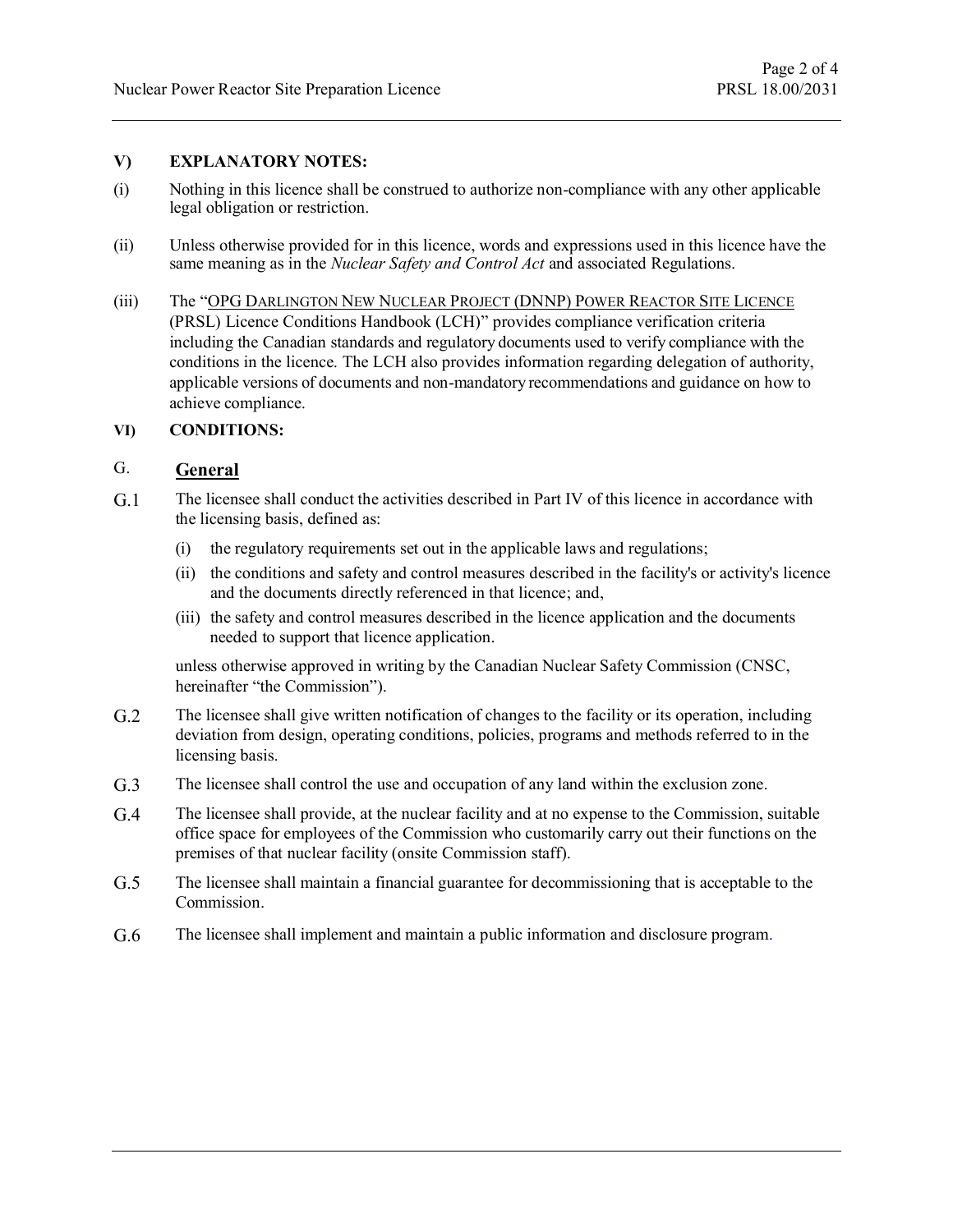#### **1. Management System**

1.1 The licensee shall implement and maintain a management system.

#### **2. Human Performance Management**

2.1 Not applicable.

#### **3. Operating Performance**

- 3.1 The licensee shall implement and maintain an operations program.
- 3.2 The licensee shall implement a program for reporting to the Commission, or person authorized by the Commission.

#### **4. Safety Analysis**

4.1 The licensee shall implement and maintain a safety analysis program.

#### **5. Physical Design**

5.1 The licensee shall implement and maintain a design program.

### **6. Fitness for Service**

6.1 Not applicable.

### **7. Radiation Protection**

7.1 The licensee shall implement and maintain a radiation protection program.

### **8. Conventional Health and Safety**

8.1 The licensee shall implement and maintain a conventional health and safety program.

#### **9. Environmental Protection**

9.1 The licensee shall implement and maintain an environmental protection program.

#### **10. Emergency and Management and Fire Protection**

- 10.1 The licensee shall implement and maintain an emergency preparedness program.
- 10.2 The licensee shall implement and maintain a fire protection program.

### **11. Waste Management**

- 11.1 The licensee shall implement and maintain a waste management program.
- 11.2 The licensee shall implement and maintain a decommissioning plan.